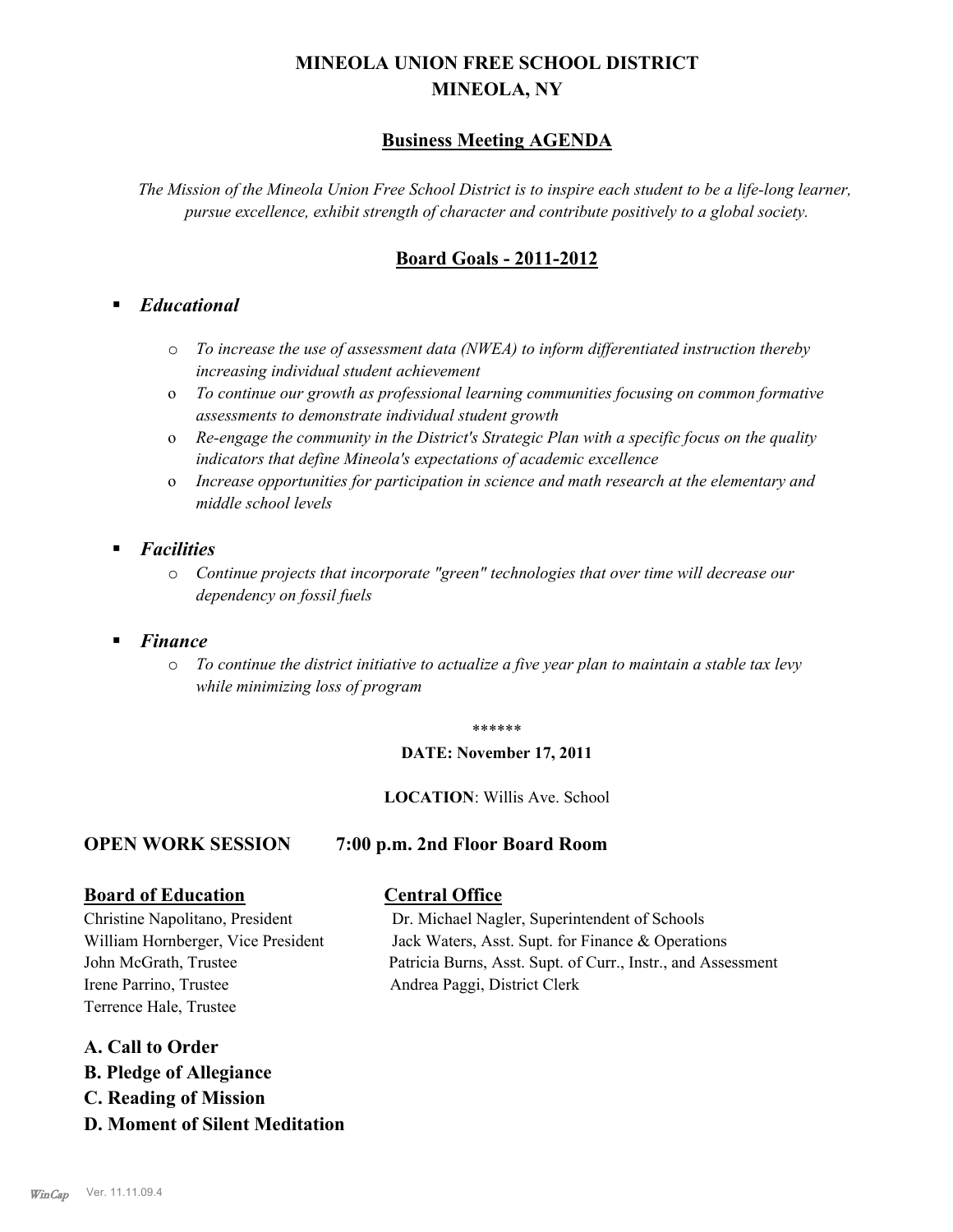- **E. Dais & Visitor Introductions**
- **F. High School student Organization Report**
- **G. Old Business**
- **H. New Business**

**RESOLUTION #30- BE IT RESOLVED** that the Board of Education of the Mineola Union Free School District accepts the 2010- 2011 Annual Risk Assessment Update Report presented by Cullen & Danowski, LLP, Internal Auditors in accordance with Chapter 263 of the laws of New York, 2005.

| <b>Motion:</b> |     |  |
|----------------|-----|--|
| Second:        |     |  |
| Yes:           | No: |  |
|                |     |  |
|                |     |  |
|                |     |  |
|                |     |  |
|                |     |  |

**Passed: \_\_\_\_\_\_\_\_\_\_**

**RESOLUTION #31- BE IT RESOLVED** that the Board of Education of the Mineola Union Free School District authorizes Cullen & Danowski, Internal Auditor, to conduct an agreed upon Procedure Audit in the area of Special Education. The audit will commence on approximately December 12, 2011, at an estimated cost of \$15,000.

| <b>Motion:</b><br>Second: |     |  |
|---------------------------|-----|--|
| Yes:                      | No: |  |
|                           |     |  |
|                           |     |  |
|                           |     |  |
|                           |     |  |
| Passed:                   |     |  |

**RESOLUTION #32- BE IT RESOLVED** that the Board of Education of the Mineola Union Free School District approves the 2012- 2013 school calendar.

| <b>Motion:</b><br>Second: |     |  |
|---------------------------|-----|--|
| Yes:                      | No: |  |
|                           |     |  |
|                           |     |  |
|                           |     |  |
|                           |     |  |
| Passed:                   |     |  |

**RESOLUTION #33- BE IT RESOLVED** that the Board of Education of the Mineola Union Free School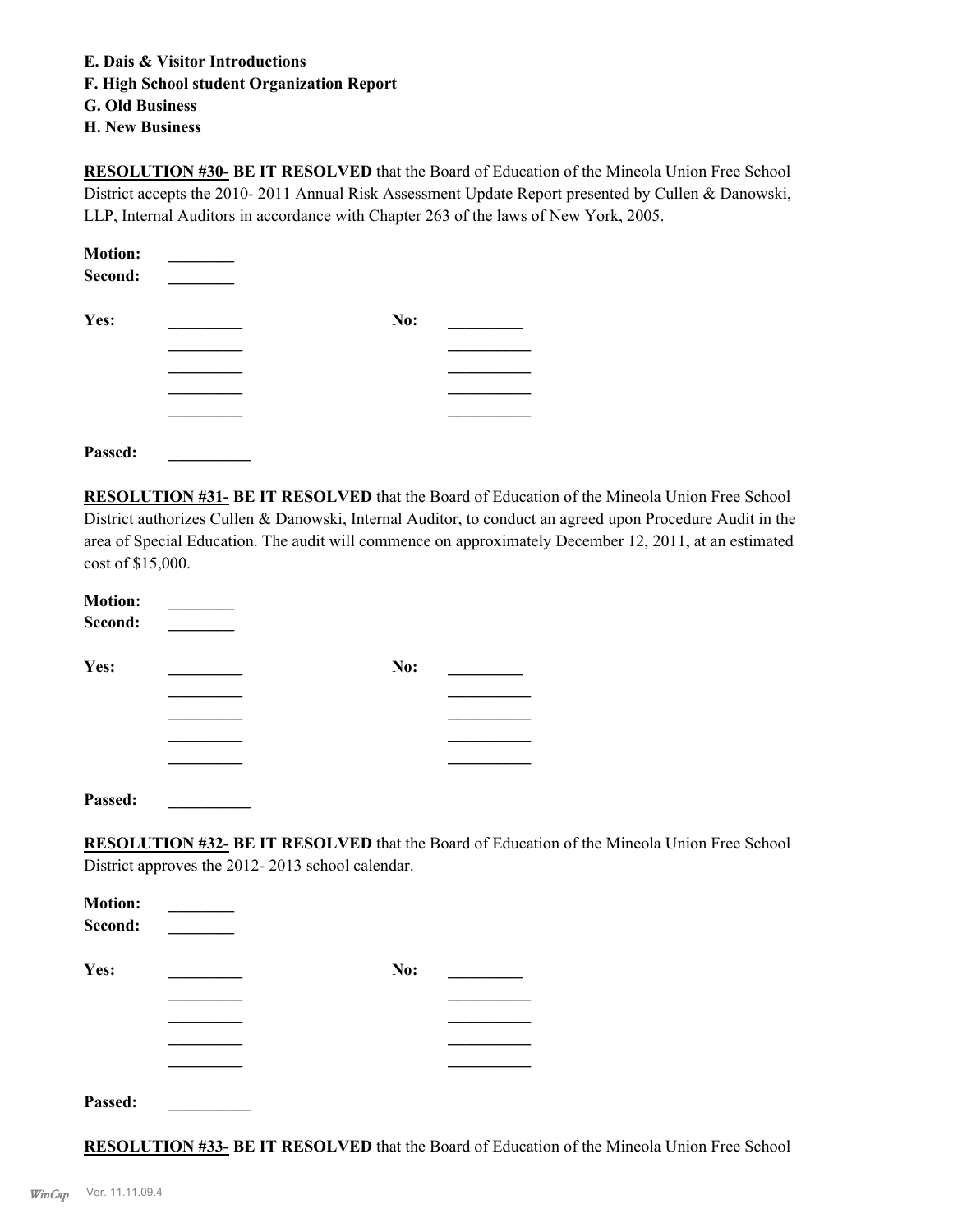District hereby accepts the Corrective Action plan ("CAP") related to the Extraclassroom Agreed upon Procedures Report and hereby instructs the Assistant Superintendent for Finance and Operations to file such plan with the NYSED Office of Audit Services.

| <b>Motion:</b><br>Second: |     |  |
|---------------------------|-----|--|
| Yes:                      | No: |  |
|                           |     |  |
|                           |     |  |
|                           |     |  |
|                           |     |  |
| Passed:                   |     |  |

#### **I. Consensus Agenda**

**RESOLUTION # 34 -BE IT RESOLVED** that the Board of Education approves the consensus agenda items I.1.a. through I.5.c.8., as presented.

| <b>Motion:</b><br>Second: |     |  |
|---------------------------|-----|--|
| Yes:                      | No: |  |
|                           |     |  |
|                           |     |  |
|                           |     |  |
|                           |     |  |

#### **Passed: \_\_\_\_\_\_\_\_\_\_**

#### 1. **Accepting of Minutes**

a. That the Board of Education accepts the minutes of the October 6, 2011 Workshop meeting and the October 20, 2011 Business meeting as presented.

#### **Instruction: Committee on Special Education Actions** 2.

That the Board of Education approves the CSE/CPSE/SCSE recommendations for programs and services for students with IEPs for the time period from 9/1/11 to 9/30/11.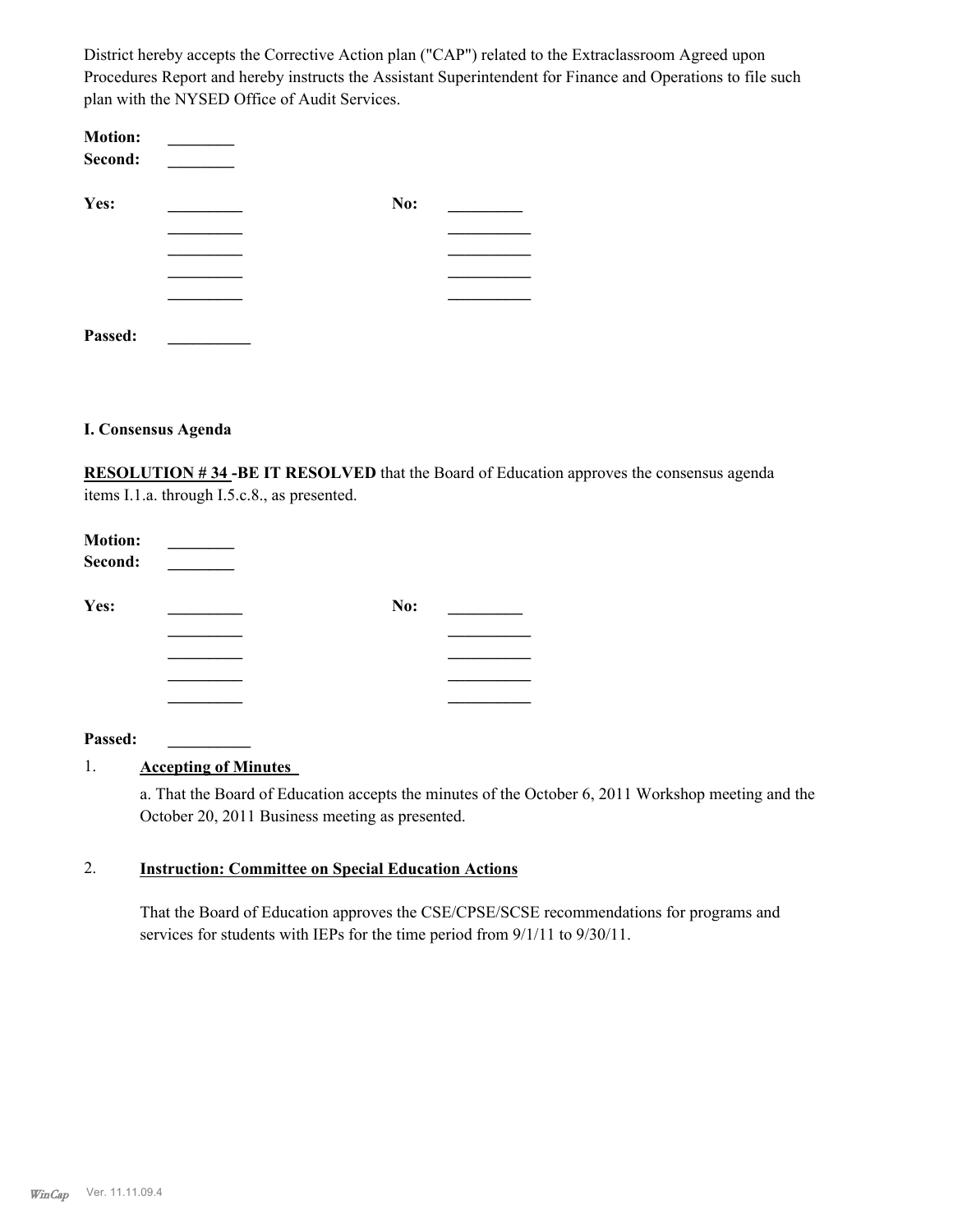#### **Instruction: Contracted Instructional Services** 3.

a.That the Board of Education approves an agreement between Mineola Union Free School District and Extraordinary Pediatrics P.C. for school year 2011-20012.

b.That the Board of Education approves an agreement between Mineola Union Free School District and Mill Neck Manor School for the Deaf for the school year 2011-2012.

c.That the Board of Education approves an agreement between Mineola Union Free School District and LITCOMBE Program with S.E.E.D.S. for the school year 2011- 2012.

d.That the Board of Education approves an agreement between Mineola Union Free School District and Harmony Heights for the school year 2011-2012.

e.That the Board of Education approves an agreement between Mineola Union Free School District and Life's WORC for the school year 2011-2012.

f. That the Board of Education approves an agreement between Mineola Union Free School District and The Hagedorn Little Village School for the school year 2011- 2012.

g.That the Board of Education approves an agreement between Mineola Union Free School District and Home Care for Children, Inc. for the school year 2011-2012.

## 4. **Civil Service**

### a. Resignation(s)

- That the Board of Education accepts the resignation of Camille Gentile, part time Teacher Aide at Meadow Drive School, effective 12/31/2011. 1.
- That the Board of Education accepts the resignation of Mary Beth Miceli, part time Bus Attendant, effective 11/4/2011. 2.

#### b. Appointments

- That the Board of Education approves the appointment of Lynn Ross, 10 month Bus Driver, to the position of Bus Driver, 12 month, to replace Melanie Dnyprowsky, effective 12/01/2011. Salary will be \$47,819 on Step 3. 1.
- That the Board of Education approve the appointment of Marta Saravia, 5/8th Bus Driver, to the position of 10 month Bus Driver, replacing Lynn Ross, effective 12/01/2011. Salary will be \$39,606 on Step 6. 2.
- That the Board of Education approve the appointment of Ramona Mujica to the position of 5/8ths. Bus Driver, replacing Marta Saravia, effective 12/01/2011. Salary will be \$21,819 on Step 1; Probation is 26 weeks. 3.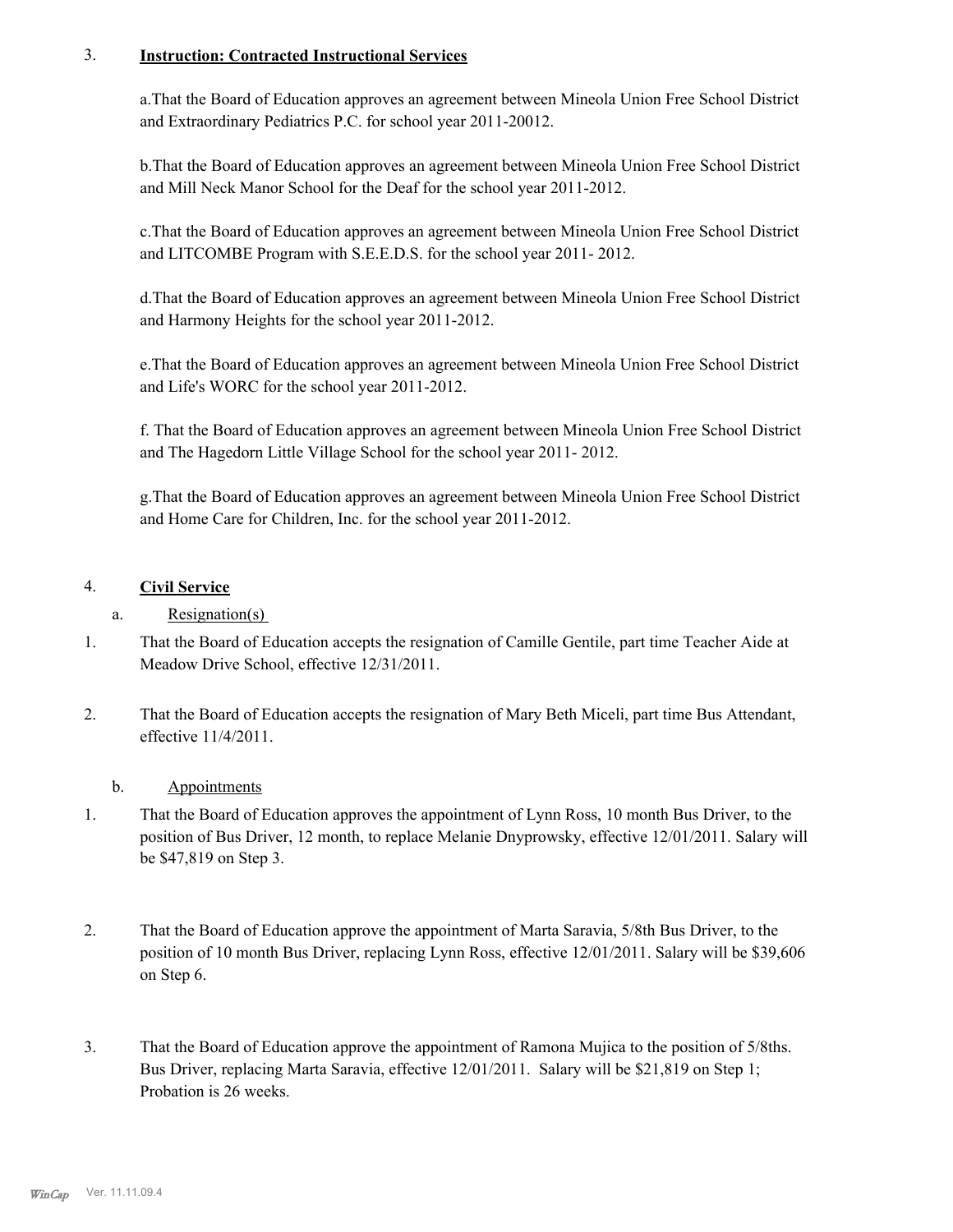- That the Board of Education approves the appointment of Lauren Tuomey, 10 month Bus Driver, to the position of 12 month Bus Driver, replacing Steven Oliveri, effective 12/01/2011. Salary will be \$47,819 on Step 3. 4.
- That the Board of Education approve the appointment of Ronald Pierrot, 5/8ths. Bus Driver, to the position of 10 month Bus Driver, to replace Lauren Tuomey, effective 12/01/2011. Salary will be \$38,658 on Step 5. 5.
- That the Board of Education approve the appointment of Ronald Albano, Bus Driver Sub, to the position of 5/8ths. Bus Driver, replacing Ronald Pierrot, effective 12/1/2011. Salary will be \$21,819 on Step 1; Probation is 26 weeks. 6.
- That the Board of Education approve the appointment of Andre Cancelinha, to the position of Locker Room Attendant at the High School, effective 11/02/2011. Salary will be \$8.50. 7.

#### 5. **Business /Finance**

a. Treasurer's Report

1. That the Board of Education accepts the Treasurer's report for the period ending September 30, 2011 and directs that it be placed on file.

b. Approval of Invoices and Payroll

1. That the Board of Education accepts the Invoices and Payroll for the period ending October 31, 2011

Warrant #7 \$349,405.21 Warrant #8 \$1,494,196.76 **TOTAL EXPENSES \$1,843,601.97**

PAYROLL #7 & #8 General \$4,216,578.40 Fund F \$16,570.80 **TOTAL PAYROLL \$4,233,149.20**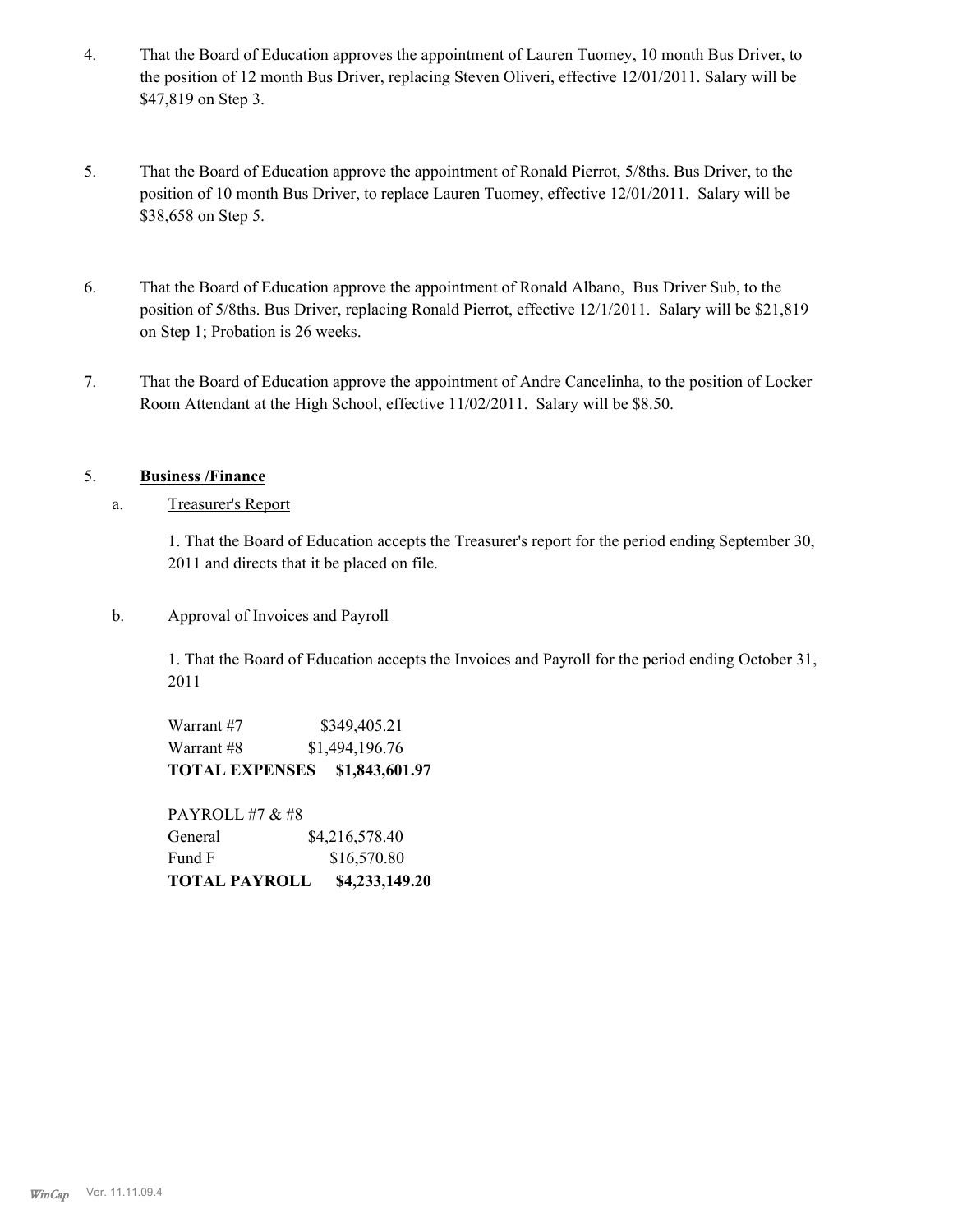Budget Appropriation Adjustment c.

> 1. That the Board of Education approves the acceptance of revenue in the amount of \$12,775.44 generated from NYSIR and makes appropriation adjustments to the following Budget Code: 1621.418.00.0000

> 2. That the Board of Education approves the acceptance of revenue in the amount of \$26,010.00 generated from Instrument Rental receipts and makes appropriation adjustments to the following Budget Code: 2110.416.00.2330.

> 3. That the Board of Education approves the acceptance of revenue in the amount of \$12,296.42 generated from NYSIR and makes appropriation adjustments to the following Budget Code: 5510.417.10.9299.

4. That the Board of Education approves the acceptance of revenue in the amount of 12,750.00 generated from Drivers Ed receipts and makes appropriation adjustments to the following Budget Code: 2330.150.07.0000.

5. That the Board of Education approves the acceptance of revenue in the amount of \$13,585.80 generated from Summer Band Camp receipts and makes appropriation adjustments to the following Budget Code: 2330.159.00.0000.

6. That the Board of Education approves the acceptance of revenue in the amount of \$8,265.00 generated from Summer Music Program receipts and makes appropriation adjustments to the following Budget Code: 2330.159.00.0000.

7. That the Board of Education approves the acceptance of revenue in the amount of \$520.00 generated from Computer Sales receipts and makes appropriation adjustments to the following Budget Code: 2630.200.00.2930.

8. That the Board of Education approves the following budget transfers based upon the reconfiguration:

#### FROM TO

| 1310.160.00.0000 | \$<br>75,000    | 2020.160.00.0000 | \$ | 75,000    |
|------------------|-----------------|------------------|----|-----------|
| 2110.130.07.1222 | \$<br>83,000    | 2110.130.06.1921 | \$ | 126,000   |
| 2110.130.07.1922 | \$<br>43,000    | 2110.130.06.1821 | S  | 76,000    |
| 2110.130.07.8grd | \$<br>836,000   | 2110.13006.2500  | \$ | 129,000   |
| 2110.130.06.1321 | \$<br>125,700   | 2110.130.07.0000 | \$ | 107,000   |
| 2110.121.02.1112 | \$<br>375,000   | 2110.130.06.0000 | \$ | 195,000   |
| 2110.121.03.1112 | \$<br>374,000   | 2110.130.07.1321 | \$ | 125,700   |
| 2110.121.04.1112 | \$<br>42,000    | 2110.121.06.1112 | \$ | 944,000   |
| 2110.120.02.0000 | \$<br>215,000   | 2110.120.02.1112 | \$ | 398,500   |
| 2110.120.03.0000 | \$<br>190,000   | 2110.120.03.1112 | \$ | 417,500   |
| 2110.120.04.0000 | \$<br>90,000    |                  |    |           |
| 2110.120.04.1112 | \$<br>145,000   |                  |    |           |
|                  | \$<br>2,593,700 |                  | \$ | 2,593,700 |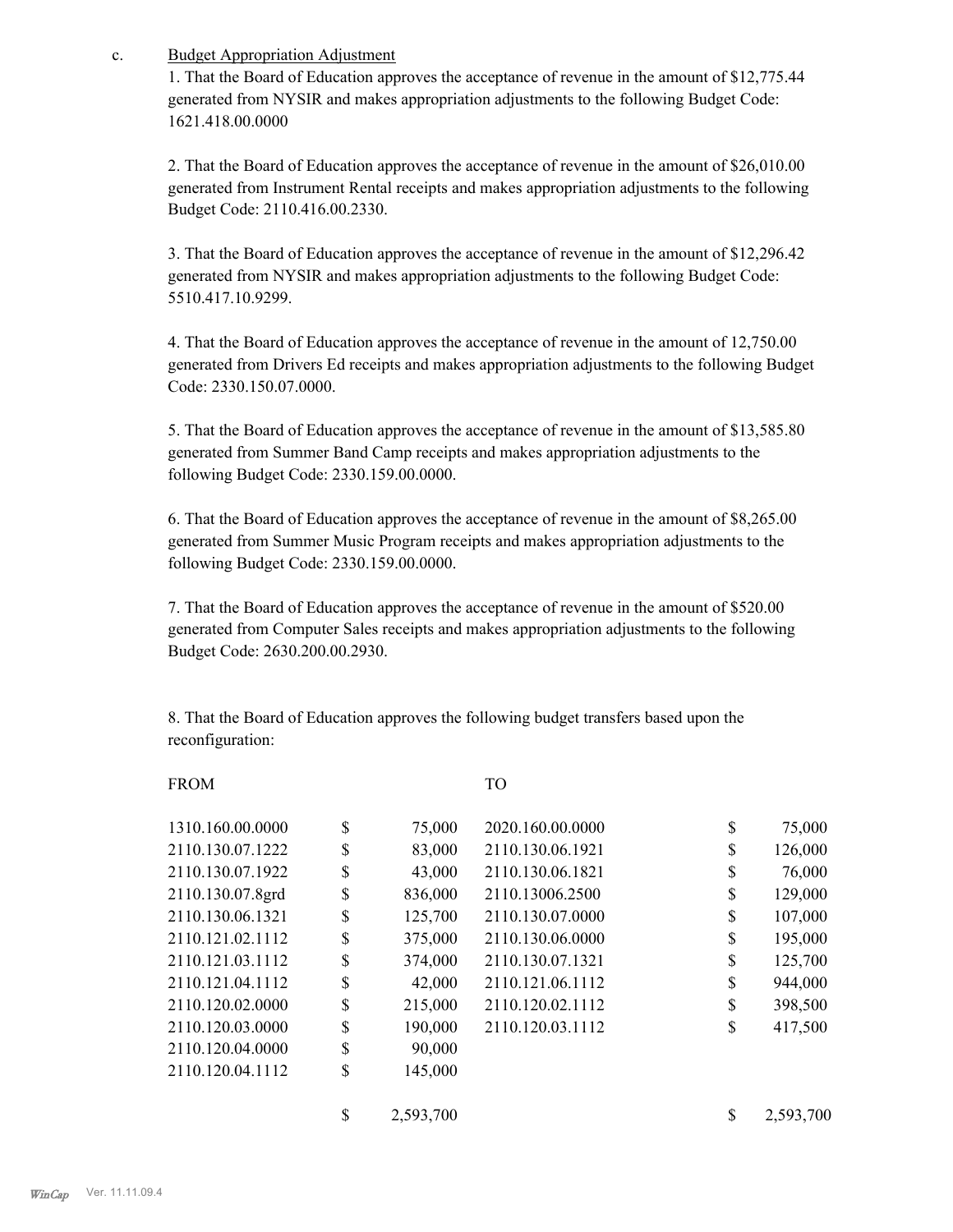#### **J. Public Comments**

**K. Board of Education Reports**  Comments from Board President Board Committee Report Superintendent of Schools' Reports & Comments Superintendent Comments Capital Updates Table Reports Finance and Operations Report Monthly Financial Report Building and Grounds Report Building Usage Vandalism Work order Status Transportation Report Special Reports Public Questions - Board Committee Reports; Student Organization Report, Superintendent's Report; Table Reports (All Finance & Operations Functions); and Special Report Comments from Board President Board Committee Report Superintendent of Schools' Reports & Comments Superintendent Comments Capital Updates Table Reports Finance and Operations Report Monthly Financial Report Building and Grounds Report Building Usage Vandalism Work order Status Transportation Report Special Reports Public Questions - Board Committee Reports; Student Organization Report, Superintendent's Report; Table Reports (All Finance & Operations Functions); and Special Report